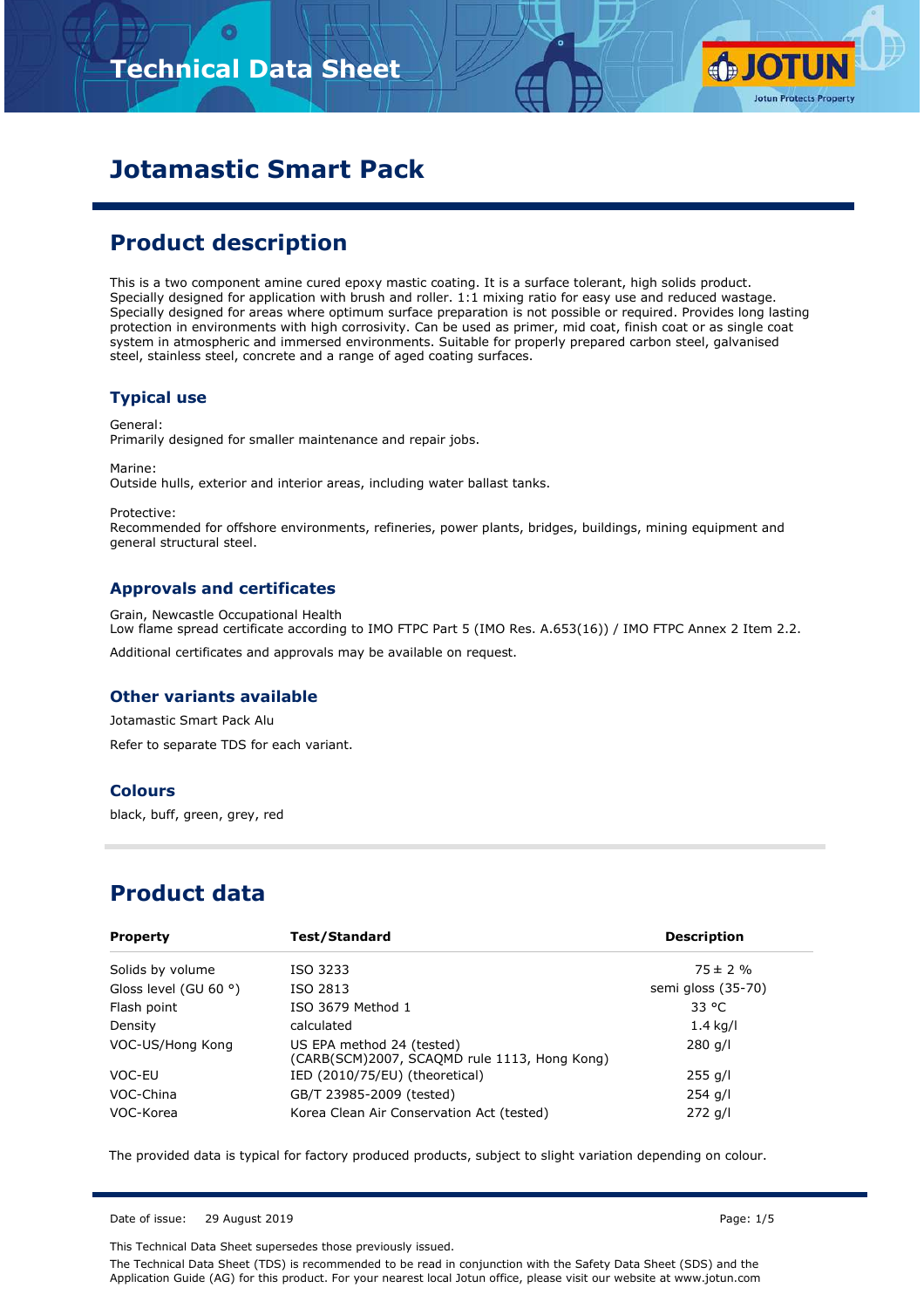# **Technical Data Sheet Jotamastic Smart Pack**



All data is valid for mixed paint.

Gloss description: According to Jotun Performance Coatings' definition.

## **Film thickness per coat**

#### **Typical recommended specification range**

| Dry film thickness         |                                | 50 - 120 um |  |
|----------------------------|--------------------------------|-------------|--|
| Wet film thickness         |                                | 67 - 160 um |  |
| Theoretical spreading rate | $14.9 - 6.2$ m <sup>2</sup> /l |             |  |

The specified values are typical for what is achieved by one coat applied with brush or roller.

### **Surface preparation**

To secure lasting adhesion to the subsequent product all surfaces shall be clean, dry and free from any contamination.

#### **Surface preparation summary table**

|                  | <b>Surface preparation</b>                                                                                                                                                     |                                                                                                                                                                                                                                        |  |
|------------------|--------------------------------------------------------------------------------------------------------------------------------------------------------------------------------|----------------------------------------------------------------------------------------------------------------------------------------------------------------------------------------------------------------------------------------|--|
| <b>Substrate</b> | <b>Minimum</b>                                                                                                                                                                 | Recommended                                                                                                                                                                                                                            |  |
| Carbon steel     | St 2 (ISO 8501-1)                                                                                                                                                              | Sa 2 (ISO 8501-1)                                                                                                                                                                                                                      |  |
| Stainless steel  | The surface shall be hand or machine<br>abraded with non-metallic abrasives<br>or bonded fibre machine or hand<br>abrasive pads to impart a scratch<br>pattern to the surface. | Abrasive blast cleaning to achieve a<br>surface profile using non-metallic<br>abrasive media which is suitable to<br>achieve a sharp and angular surface<br>profile.                                                                   |  |
| Galvanised steel | The surface shall be clean, dry and<br>appear with a rough and dull profile.                                                                                                   | Sweep blast-cleaning using non-<br>metallic abrasive leaving a clean,<br>rough and even pattern.                                                                                                                                       |  |
| Coated surfaces  | Clean, dry and undamaged compatible<br>coating                                                                                                                                 | Clean, dry and undamaged compatible<br>coating                                                                                                                                                                                         |  |
| Concrete         | Low pressure water washing to a<br>rough, clean, dry and laitance free<br>surface.                                                                                             | Minimum 4 weeks curing. Moisture<br>content maximum 5 %. Prepare the<br>surface by means of enclosed blast<br>shot or diamond grinding and other<br>appropriate means to abrade the<br>surrounding concrete and to remove<br>laitance. |  |

Optimum performance, including adhesion, corrosion protection, heat resistance and chemical resistance is achieved with recommended surface preparation.

### **Application**

### **Application methods**

The product can be applied by

Date of issue: 29 August 2019 Page: 2/5

This Technical Data Sheet supersedes those previously issued.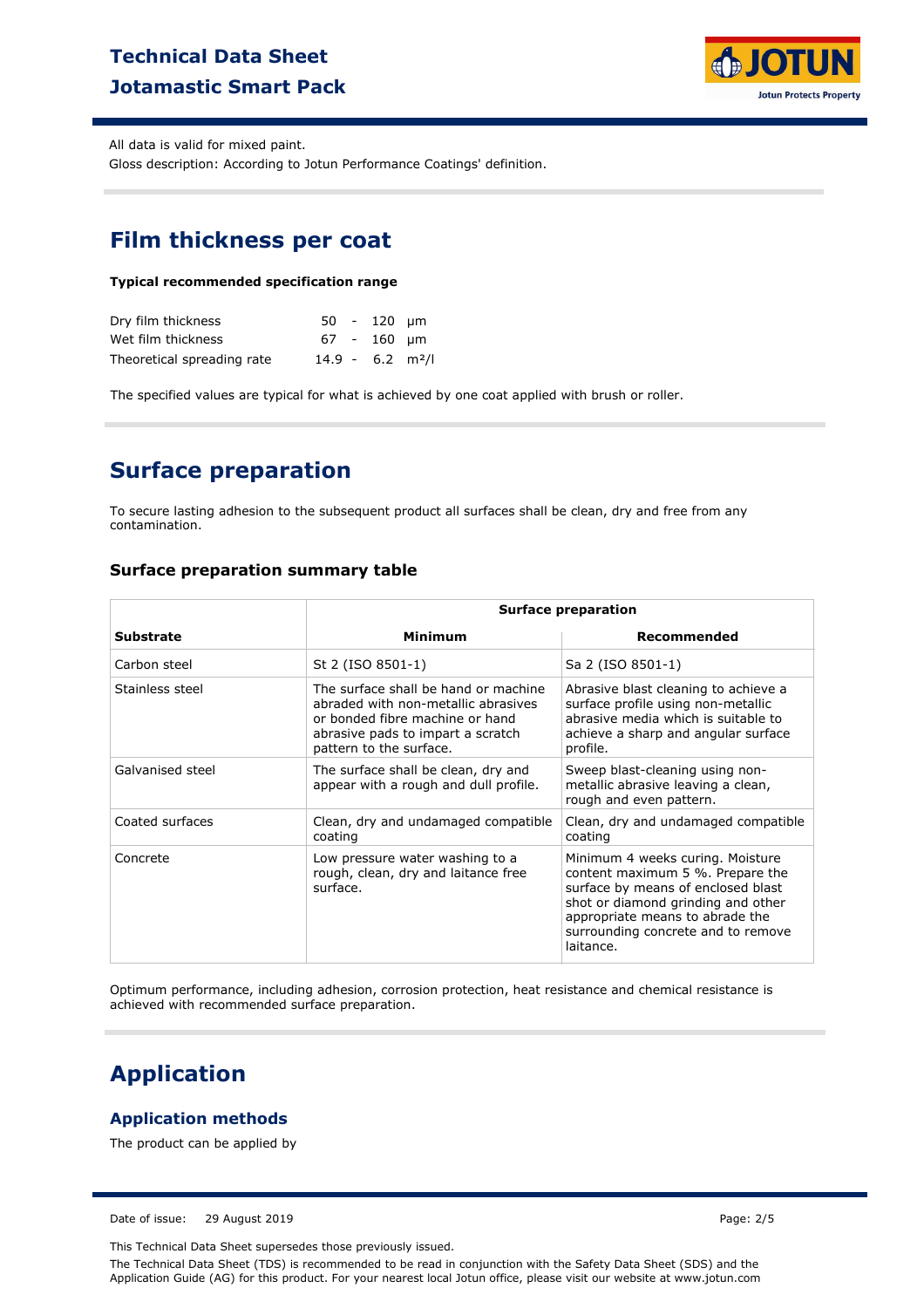# **Technical Data Sheet Jotamastic Smart Pack**



| Spray:  | Airless spray may be used.                                                         |
|---------|------------------------------------------------------------------------------------|
| Brush:  | Use a round brush. Care must be taken to achieve the specified dry film thickness. |
| Roller: | Can be applied by roller. Use a quality roller with natural or synthetic cover.    |

### **Product mixing ratio (by volume)**

| Jotamastic Smart Pack Comp A | 1 part $(s)$ |
|------------------------------|--------------|
| Jotamastic Smart Pack Comp B | 1 part $(s)$ |

#### **Thinner/Cleaning solvent**

Thinner: Jotun Thinner No. 17

# **Drying and Curing time**

| Substrate temperature     |      | $0^{\circ}$ C 5 °C 10 °C 23 °C 40 °C |       |
|---------------------------|------|--------------------------------------|-------|
| Surface (touch) dry       |      | 24 h 12 h 7 h 4 h                    | - 2 h |
| Walk-on-dry               | 45 h | 20h 14h 7h                           | -3 h  |
| Dry to over coat, minimum | 45 h | 20h 14h 7h                           | .3 h  |
| Dried/cured for service   | 21 d | 14 d 10 d 7 d                        | -3 d  |

For maximum overcoating intervals, refer to the Application Guide (AG) for this product.

Drying and curing times are determined under controlled temperatures and relative humidity below 85 %, and at average of the DFT range for the product.

Surface (touch) dry: The state of drying when slight pressure with a finger does not leave an imprint or reveal tackiness.

Walk-on-dry: Minimum time before the coating can tolerate normal foot traffic without permanent marks, imprints or other physical damage.

Dry to over coat, minimum: The recommended shortest time before the next coat can be applied.

Dried/cured for service: Minimum time before the coating can be permanently exposed to the intended environment/medium.

# **Induction time and Pot life**

| <b>Paint temperature</b> | 23 °C |
|--------------------------|-------|
| Pot life                 | 1.5h  |

Date of issue: 29 August 2019 Page: 3/5

This Technical Data Sheet supersedes those previously issued.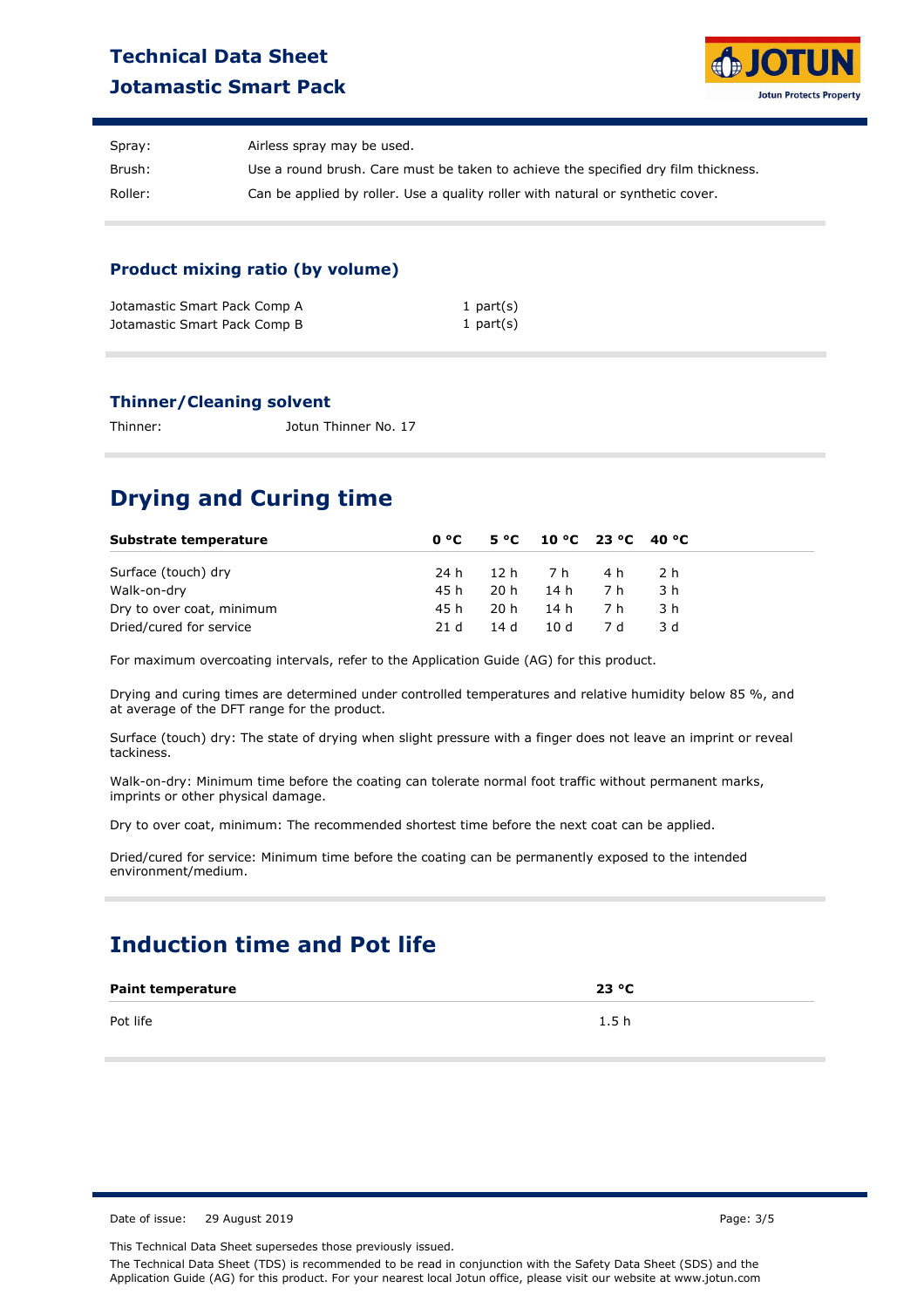

### **Heat resistance**

|                     | Temperature       |        |  |
|---------------------|-------------------|--------|--|
|                     | <b>Continuous</b> | Peak   |  |
| Dry, atmospheric    | 120 °C            | 120 °C |  |
| Immersed, sea water | 50 °C             | 60 °C  |  |

Peak temperature duration max. 1 hour.

The temperatures listed relate to retention of protective properties. Aesthetic properties may suffer at these temperatures.

Note that the coating will be resistant to various immersion temperatures depending on the specific chemical and whether immersion is constant or intermittent. Heat resistance is influenced by the total coating system. If used as part of a system, ensure all coatings in the system have similar heat resistance.

# **Product compatibility**

Depending on the actual exposure of the coating system, various primers and topcoats can be used in combination with this product. Some examples are shown below. Contact Jotun for specific system recommendation.

Previous coat: epoxy shop primer, inorganic zinc silicate shop primer, zinc epoxy, epoxy, epoxy mastic, inorganic zinc silicate, aged alkyd

Subsequent coat: polyurethane, polysiloxane, epoxy, acrylic, vinyl epoxy

# **Packaging (typical)**

|                              | Volume   | <b>Size of containers</b> |
|------------------------------|----------|---------------------------|
|                              | (litres) | (litres)                  |
| Jotamastic Smart Pack Comp A |          | 5                         |
| Jotamastic Smart Pack Comp B | 5        | 5                         |

The volume stated is for factory made colours. Note that local variants in pack size and filled volumes can vary due to local regulations.

### **Storage**

The product must be stored in accordance with national regulations. Keep the containers in a dry, cool, well ventilated space and away from sources of heat and ignition. Containers must be kept tightly closed. Handle with care.

### **Shelf life at 23 °C**

Jotamastic Smart Pack Comp A Jotamastic Smart Pack Comp B 24 month(s) 24 month(s)

In some markets commercial shelf life can be dictated shorter by local legislation. The above is minimum shelf life, thereafter the paint quality is subject to re-inspection.

Date of issue: 29 August 2019 Page: 4/5

This Technical Data Sheet supersedes those previously issued.